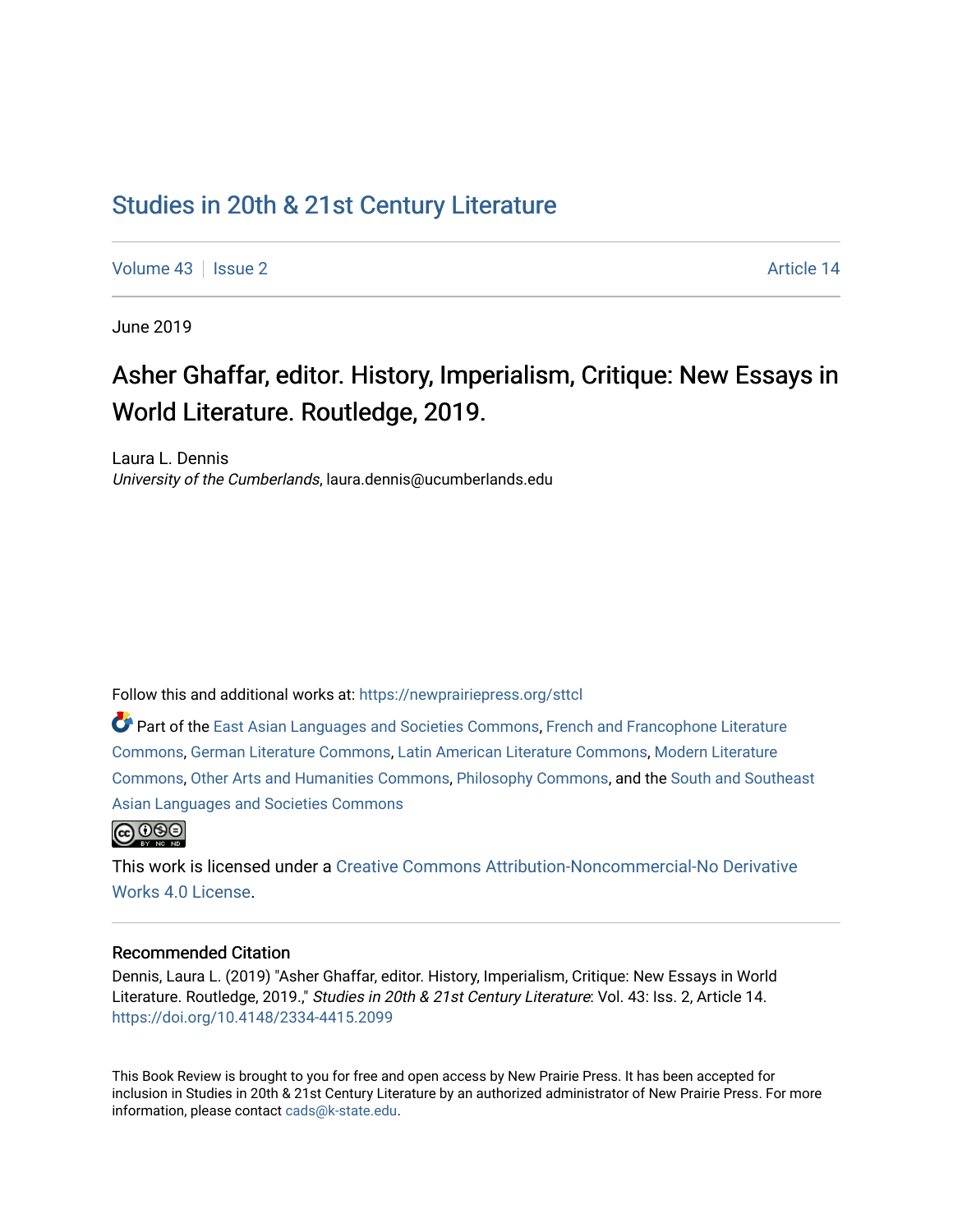### Asher Ghaffar, editor. History, Imperialism, Critique: New Essays in World Literature. Routledge, 2019.

### Abstract

Review of

Asher Ghaffar, editor. History, Imperialism, Critique: New Essays in World Literature. Routledge, 2019. viii + 238 pp.

#### Keywords

Giambattista Vico, Timothy Brennan, World Literature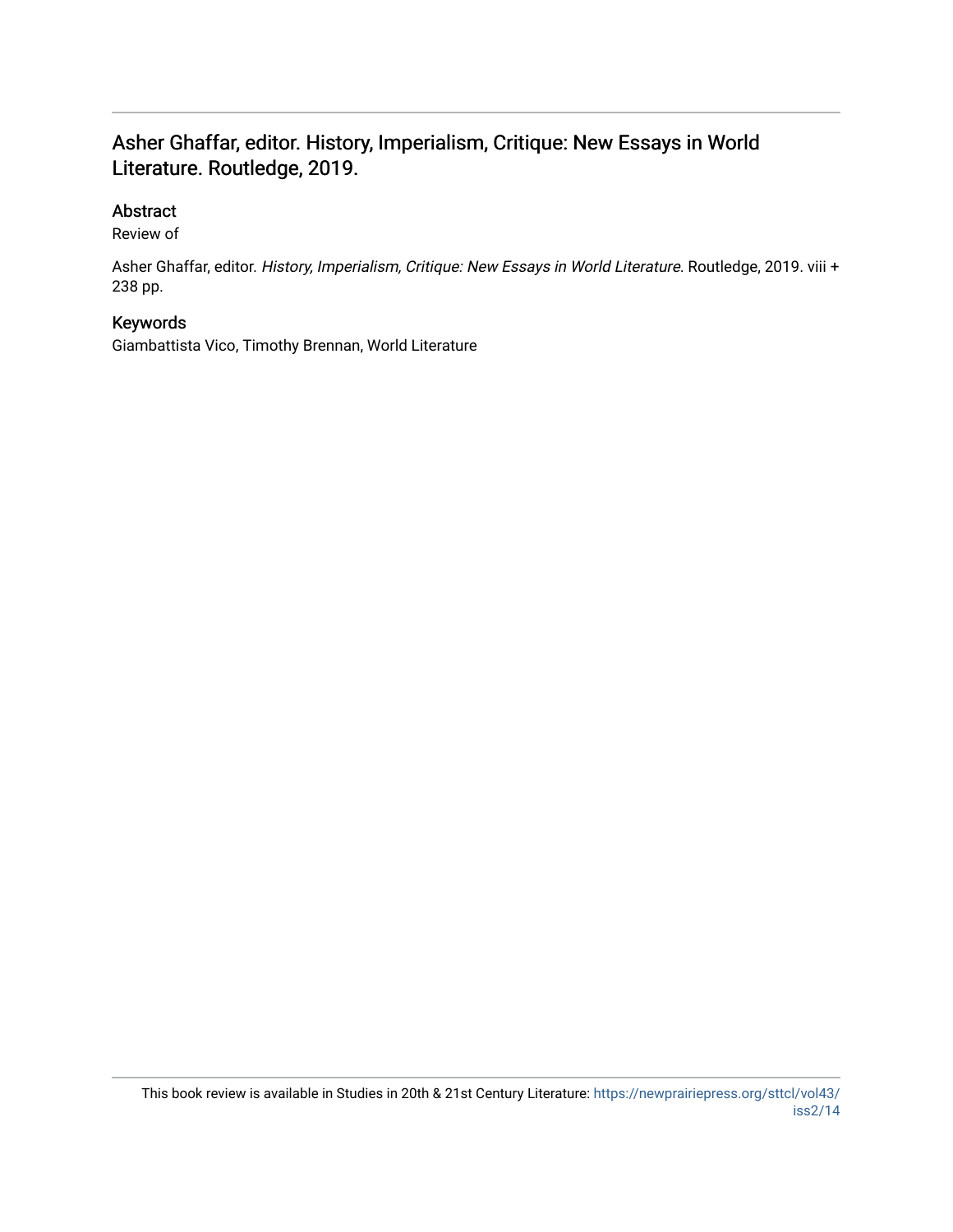Asher Ghaffar, editor. *History, Imperialism, Critique: New Essays in World Literature*. Routledge, 2019. viii + 238 pp.

This volume, born of a 2015 conference at NYU, uses Timothy Brennan's 2014 *Borrowed Light: Vico, Hegel and the Colonies* as a point of departure for new readings and definitions of world literature. Editor Asher Ghaffar divides *History, Imperialism, Critique: New Essays in World Literature* into three sections: intellectual history, literary history, and poetic history. The eleven chapters feature a combination of established and newer scholars and cover both well-known authors and those not typically included in the world literature canon. The collection highlights myriad transnational and cross-cultural connections, from Muhammad Iqbal's embrace of German philosophy to the 1940 broadcast of Rabindranath Tagore's 1912 play, *The Post Office*, on Parisian radio in the final hours before Nazi occupation of that city began.

Ghaffar's introduction sets the stage by briefly tracing the history of postcolonial thought, with a focus on Brennan's analysis of Vichian humanism and its connection to Marxism and anticolonialism. The first four essays respond to Brennan's work by examining the intellectual underpinnings of world literature in South Asia, China, and the French Antilles. Chapter authors Auritro Majumder and Himani Bannerji each foreground Tagore, particularly his reaction to and participation in the *swadeshi* 'national self-sufficiency' movement. In his essay titled "World Literature, the Geist, and the East, 1907-1942," Majumder shows that Tagore and Mao Zedong "represent two ends of a shared dialogue" (20) in which *visva-sahitya* 'world literature' becomes both site and source of anticolonial resistance. Bannerji, for her part, focuses on Tagore's idealistic yet practical humanism in his conception of an anti-colonial, anti-nationalist society in his chapter, "Rabrindranath Tagore's postcolonialism: a vision of decolonization and a modernist idealism." Between these two essays lies Eric Brandon's study of Aimé Césaire's *Cahier d'un retour au pays natal*. Brandon highlights significant similarities between Giambattista Vico and Césaire, as well as important differences, some of which can be attributed to Césaire's participation in the French interwar avant-garde. The final chapter of the section, penned by Ghaffar, the anthology's editor, likewise traces similarities between Vico and his object of inquiry, the South Asian poet-philosopher Muhammad Iqbal. Ghaffar points out that although scholars often link Iqbal to Nietzsche, the former's anti-imperialist, anti-nationalist, pro-*swadeshi* humanism must be read in multiple contexts, including but not limited to Hegel, British idealism, and Islam.

The more openly polemical middle part of the collection delivers innovative, (re)contextualized readings of literature from China, the Soviet Union, and Mexico. Daniel Dooghan demonstrates that Chinese author Lu Xun's particular intersection of the local and the global makes him a much richer, more complex